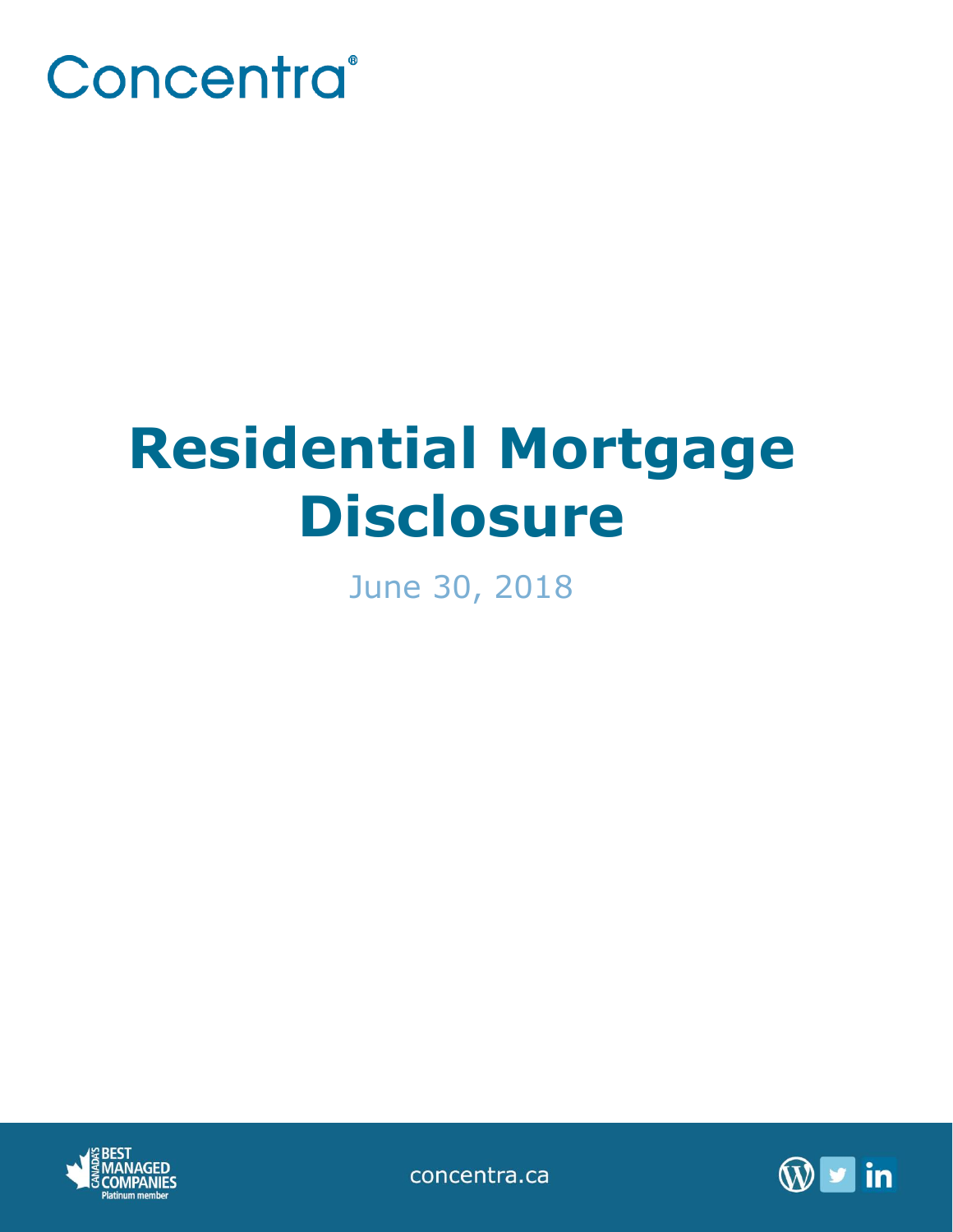# **June 30, 2018 Residential Mortgage Disclosure**

In accordance with the *Office of the Superintendent of Financial Institutions Canada (OSFI) Guideline B20 – Residential Mortgage Underwriting Practices and Procedures* issued June 2012, additional disclosure is provided regarding the company's residential mortgage exposure.

The company is limited to providing residential real estate loans of no more than 80% of the collateral value. Lending at a higher loan-to-value (LTV) is permitted but requires default insurance. This insurance is contractual coverage of the eligible facilities that protects the company's real estate secured lending portfolio against potential losses caused by borrower default. It is provided by either government backed entities or other approved private mortgage insurers.

On an annual basis the company performs a stress test to determine the impact of a significant decline in house prices on the residential mortgage portfolio. Due to the high percentage of insured residential mortgages held on the balance sheet and the increase in house prices since initial underwriting, there is very little impact to the company's capital position from this stress event.

## **Residential mortgages and home equity lines of credit (insured vs. uninsured)**

The following table presents amounts of insured and uninsured residential mortgages and home equity lines of credit (HELOCs), by geographic regions.

|                           | June 30, 2018                |       |                  |               |               |                        |                  |                          |               |       |                  |       |
|---------------------------|------------------------------|-------|------------------|---------------|---------------|------------------------|------------------|--------------------------|---------------|-------|------------------|-------|
|                           | <b>Residential Mortgages</b> |       |                  |               | <b>HELOCs</b> |                        |                  |                          | Total         |       |                  |       |
|                           | Insured <sup>(1)</sup>       |       | <b>Uninsured</b> |               |               | Insured <sup>(1)</sup> | <b>Uninsured</b> |                          | Insured $(1)$ |       | <b>Uninsured</b> |       |
|                           | \$                           | %     | \$               | $\frac{9}{6}$ | \$            | %                      | \$               | %                        | \$            | %     | \$               | %     |
| Province $^{(2)}$         |                              |       |                  |               |               |                        |                  |                          |               |       |                  |       |
| Atlantic                  | 322,397                      | 6.63  | 13,625           | 0.92          |               |                        |                  | $\overline{\phantom{a}}$ | 322,397       | 6.63  | 13,625           | 0.92  |
| Quebec                    | 4,860                        | 0.10  | 359              | 0.02          |               |                        |                  | -                        | 4,860         | 0.10  | 359              | 0.02  |
| Ontario                   | 2,051,070                    | 42.15 | 1,096,680        | 74.13         |               |                        |                  |                          | 2,051,070     | 42.15 | 1,096,680        | 74.05 |
| Prairies &<br>Territories | 1,807,460                    | 37.14 | 210,056          | 14.20         |               | $\sim 100$             | 1,175            | 70.70                    | 1,807,460     | 37.14 | 211,231          | 14.26 |
| British<br>Columbia       | 680,550                      | 13.98 | 158,721          | 10.73         | 831           | 100.00                 | 487              | 29.30                    | 681,381       | 13.98 | 159,208          | 10.75 |
| Total                     | 4,866,337                    | 100   | 1,479,441        | 100           | 831           | 100                    | 1,662            | 100                      | 4,867,168     | 100   | 1,481,103        | 100   |

(Thousands of Canadian dollars, except percentage amounts)

*(1) Default insurance is contractual coverage of eligible facilities whereby the company's exposure to real estate secured lending is protected against potential shortfalls caused by borrower default. This insurance is provided by either government backed or other private mortgage default insurers. (2) The province represents the location of the property in Canada. There are no foreign operations.*



**\_\_\_\_\_\_\_\_\_\_\_\_\_\_\_\_\_\_\_\_\_\_\_\_\_\_\_\_\_\_\_\_\_\_\_\_\_\_\_\_\_\_\_\_**